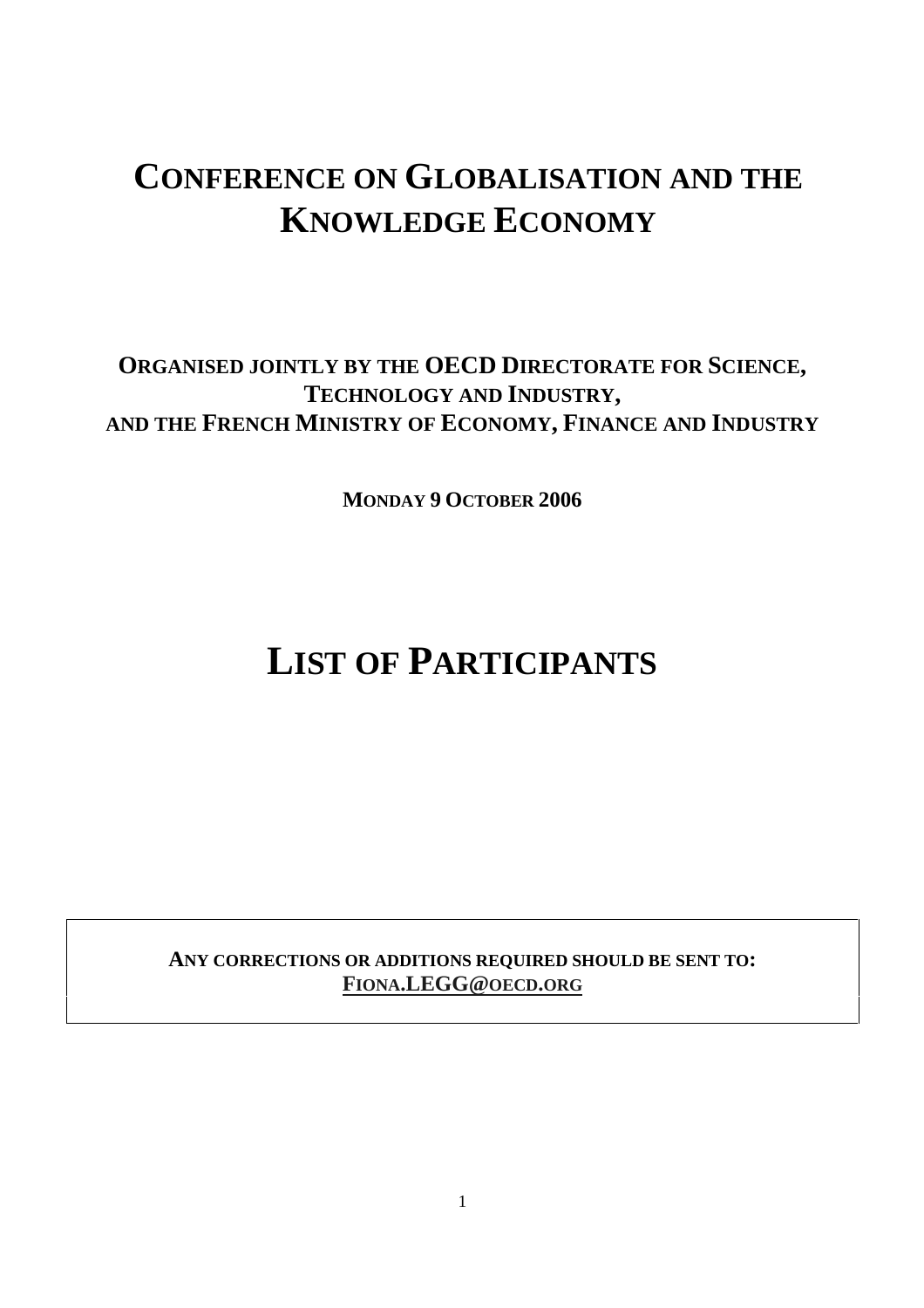#### **CONFERNCE CHAIR**

**Mr. Jörgen ROSTED** *Director, Division for Research and Analysis (FORA), Ministry of Economic and Business Affairs, Denmark Chair of CIBE* 

#### **KEYNOTE SPEAKERS**

**M. Luc ROUSSEAU** *Directeur-Général des Entreprises Minstère de l'économie, des finances et de l'industrie France* 

**Mr. Nobuo TANAKA** *Director for Science, Technology and Industry OECD* 

#### **SPEAKERS**

| Mr. Koenraad de BACKER             | Economist, Economic Analysis and Statistics<br>Division<br>Directorate for Science, Technology and Industry<br><b>OECD</b>                                         |
|------------------------------------|--------------------------------------------------------------------------------------------------------------------------------------------------------------------|
| <b>Professor Jean-Paul BETBEZE</b> | <b>Chief Economist</b><br><b>Head of Economic Research Department</b><br>Crédit Agricole SA<br>Member of the Prime Minister's Economic Anaylsis<br>Council, France |
| <b>Christian de BOISSIEU</b>       | Président délégué du Conseil d'analyse économique<br>France                                                                                                        |
| Dr. Rupa CHANDA                    | <b>Economics and Social Sciences</b><br>Indian Institute of Management, Bangalore                                                                                  |
| Mr. Elie COHEN                     | <b>CEO</b><br><b>Siemens Business Services France</b>                                                                                                              |
| <b>Ms. Jane CORWIN</b>             | Director<br>Office of Trade Polic Analysis, Manufacturing and<br>Services Bureau<br><b>US Department of Commerce</b>                                               |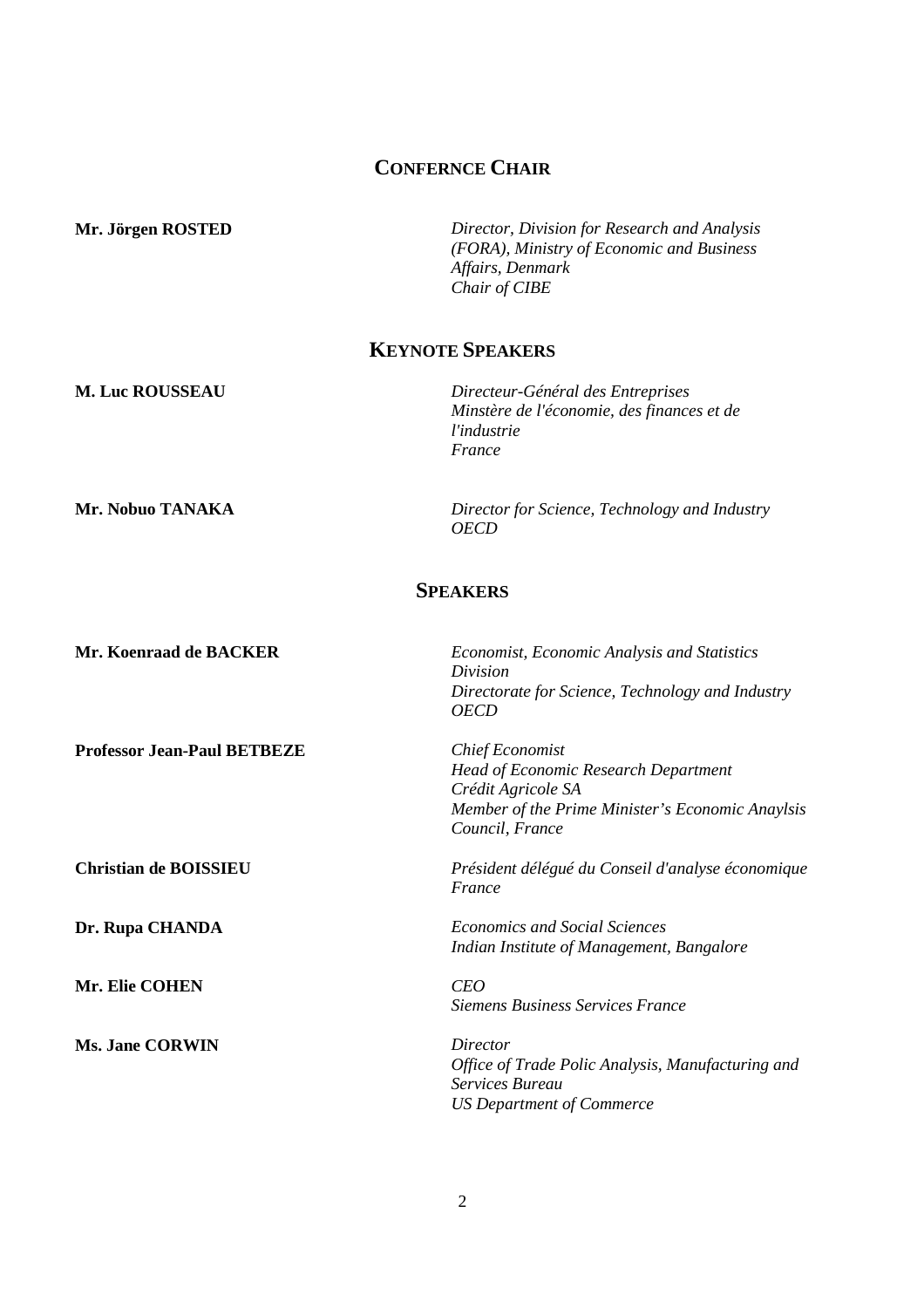| Mr. Andrea GAVOSTO                | <b>Chief Economist</b><br>Telecom Italia                                                                                                                                          |
|-----------------------------------|-----------------------------------------------------------------------------------------------------------------------------------------------------------------------------------|
| Dr. John LLEWELLYN                | Senior Economic Policy Advisor for Europe<br>Lehman Brothers                                                                                                                      |
| Mr. Andrew MCDOWELL               | <b>Chief Economist</b><br>Forfás (National Policy and Advisory Board for<br>Enterprise, Trade, Science, Technology and<br><i>Innovation</i> )<br><b>Ireland</b>                   |
| Mr. Tsuyoshi NAKAI                | Director-General<br>Japan External Trade Organisation (JETRO),<br>Paris, European Coordination Centre                                                                             |
| Mr. Dirk PILAT                    | Head of Science and Technology Policy Division<br>Directorate for Science, Technology and Industry<br><b>OECD</b>                                                                 |
| Professor Antoni SUBIRÀ           | Professor of Finance<br>Instituto Estudios Superiores de la Empresa (IESE)<br>University of Navarra<br>Member of the Aho Group                                                    |
| Mr. Takayuki SUMITA               | Director, Technology Promotion Division<br>Industrial Science and Technology Policy and<br><b>Environmental Bureau</b><br>Ministry of Economy, Trade and Industry (METI)<br>Japan |
| Mr. Ángel VILLALOBOS RODRÍGUEZ    | Undersecretary for International Trade<br><b>Negotiations</b><br>Ministry of Economy, Mexico                                                                                      |
| <b>Mr. Ken WARWICK</b>            | Deputy Chief Economic Advisor<br>Department of Trade and Industry<br><b>United Kingdom</b><br>Vice Chair, CIBE                                                                    |
| <b>Professor Max VON ZEDTWITZ</b> | Professor of Strategy and Innovation Management<br><b>School of Economics and Management</b><br>Tsinghua University, China                                                        |
| <b>Professor John ZYSMAN</b>      | Co-Director of Berkeley Roundtable on the<br>International Economy (BRIE)<br>Professor of Political Science<br>University of California at Berkeley                               |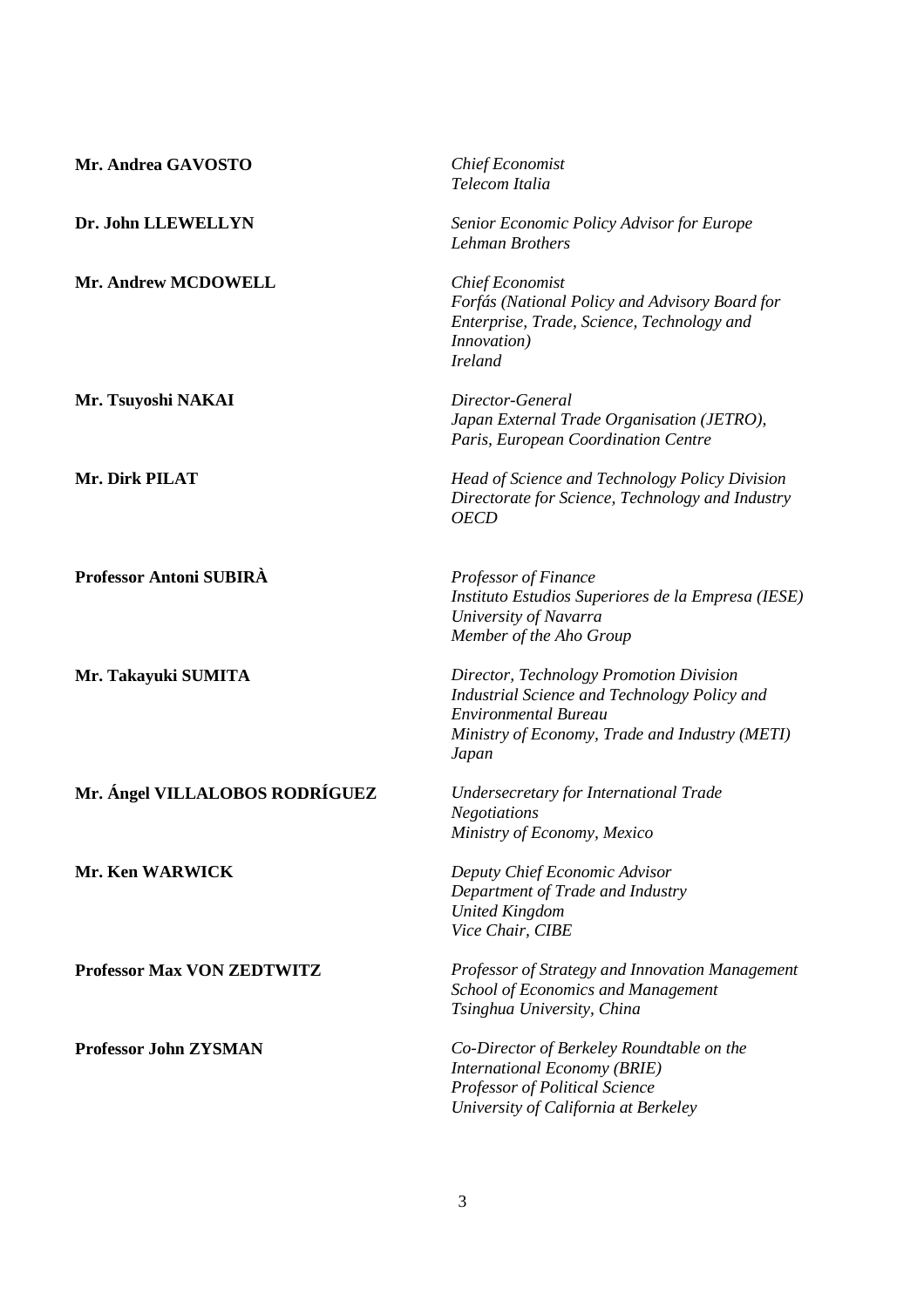## **LIST OF PARTICIPANTS**

| <b>Mr. Torsten ANDERSEN</b>   | <b>Head of Section</b><br><b>EBST</b>                                       |
|-------------------------------|-----------------------------------------------------------------------------|
|                               | FORA - Centre for Economic and Business                                     |
|                               | Research                                                                    |
|                               | Ministry of Economic and Business Affairs                                   |
|                               | Denmark                                                                     |
| Mr. Desiderio ARANDA MARTÍN   | Counsellor                                                                  |
|                               | Direcion General de Desarrollo Industrial                                   |
|                               | Ministerio de Industria, Turismo y Comercio                                 |
|                               | Spain                                                                       |
| <b>Mme Agnès ARCIER</b>       | Chef du service des politiques d'innovation et de<br>compétitivité          |
|                               | Direction générale des entreprises                                          |
|                               | Ministère de l'Economie, des Finances et de                                 |
|                               | l'Industrie                                                                 |
|                               | France                                                                      |
| Mr. Wolfgang ARNOLD           | <b>Head of Division</b>                                                     |
|                               | IVB I                                                                       |
|                               | Federal Ministry of Economics and Technology<br>(BMWi)                      |
|                               | Germany                                                                     |
| <b>Mme Muriel BARLET</b>      | <b>INSEE, France</b>                                                        |
| <b>Ms. Hilde-Marie BRANÆS</b> | Adviser                                                                     |
|                               | Ministry of Trade and Industry                                              |
|                               | <b>Norway</b>                                                               |
| <b>M. Philippe BRUN</b>       | Chargé de Mission, Sous-Direction, Innovation et                            |
|                               | Développement industriel, Ministère de                                      |
|                               | l'Economie, des Finances et de l'Industrie, France                          |
| <b>Ms. Cathy BUGGENHOUT</b>   | Conseiller                                                                  |
|                               | Permanent Delegation of Belgium to the OECD                                 |
| Dr. Mustafa Hilmi COLAKOGLU   | Vice President                                                              |
|                               | Technology                                                                  |
|                               | <b>Small and Medium-Sized Industry Development</b><br>Organization (KOSGEB) |

*Turkey*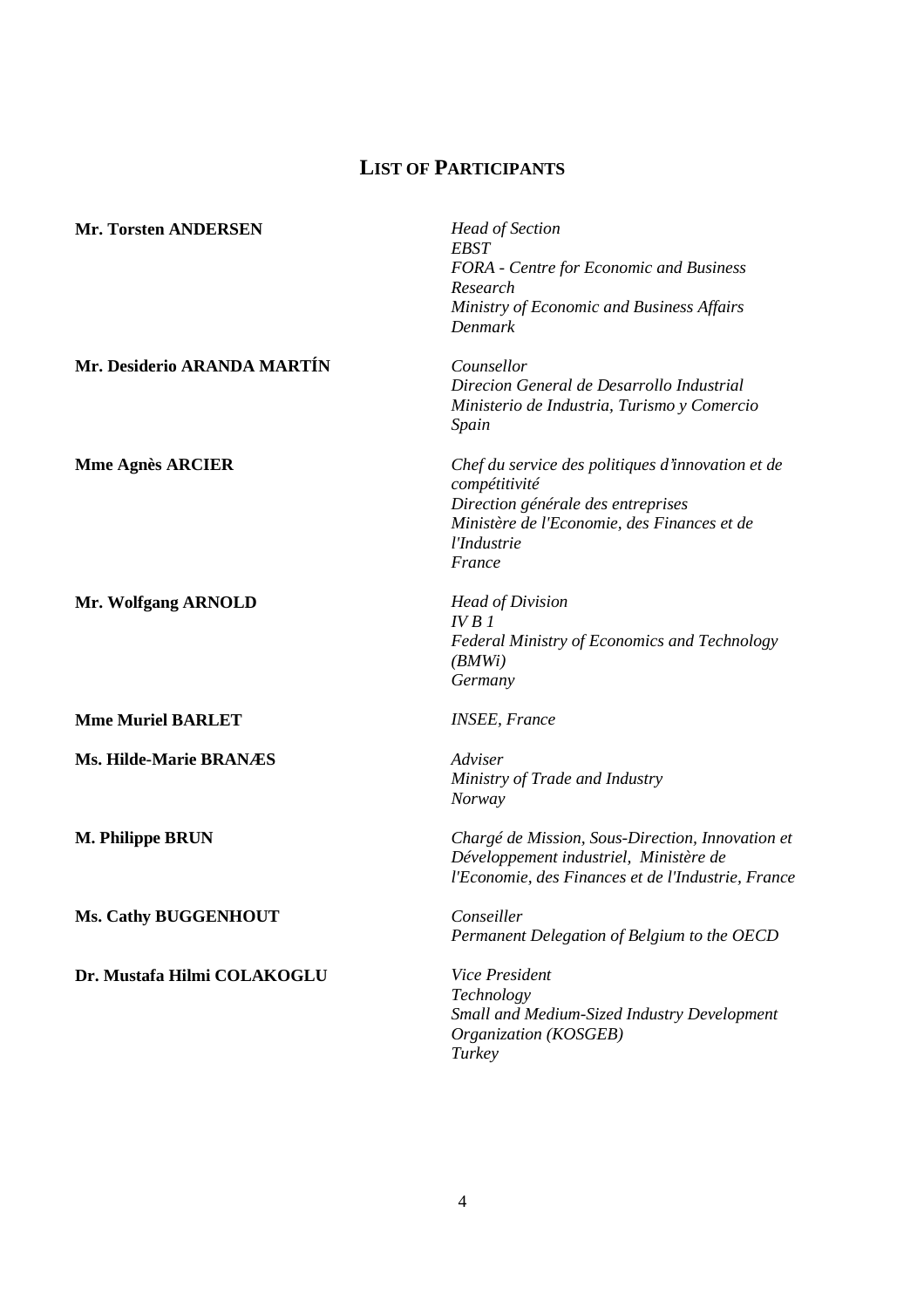| <b>Ms. Jane DELBENE</b>                | Public Affairs Asst./Speechwriter<br><b>Public Affairs</b><br>Permanent Delegation of the United States to the<br><b>OECD</b> |
|----------------------------------------|-------------------------------------------------------------------------------------------------------------------------------|
| Mr. Hayrettin DEMIRCAN                 | Economic Counsellor<br>Permanent Delegation of Turkey to the OECD                                                             |
| Mr. Vit EICHLER                        | Specialist<br>Ministry of Industry and Trade<br>Czech Republic                                                                |
| Mr. Marco ESPINOZA                     | <b>Commercial Counsellor</b><br><b>BANCOMEXT</b><br>Mexico                                                                    |
| Mrs. Flavia Veronique FARINETTI HERVAY | Counsellor for Economic Affairs, Trade and<br>Industry<br>Permanent Delegation of Mexico to the OECD                          |
| Mr. José António FEU                   | Directeur du CPE-<br>Service de la Compétitivité de l'Entreprenariat<br>Direction Générale de l'Entreprise<br>Portugal        |
| Mr. Vlastimil GEJDOS                   | <b>Adviser to Deputy Minister</b><br>Ministry of Industry and Trade<br>Czech Republic                                         |
| Mr. Carl. GJERSEM                      | Senior Adviser<br>Department of Research and Innovation Policy<br>Ministry of Trade and Industry<br>Norway                    |
| Mr. Vicente GONZALEZ                   | Head of Research Development,<br>Ministry of Industry, Tourism and Commerce,<br>Spain                                         |
| <b>Mme Isabel GRILO</b>                | <b>DG</b> Entreprise<br><b>European Commission</b>                                                                            |
| Mr. Benjamin GUEDOU                    | Chargé d'études<br>DGTPE, Ministère de l'Economie, des Finances et<br>de l'Industrie, France                                  |
| <b>Ms. Dagmar HANZLOVA</b>             | Advisor<br><b>SBS</b> Unit<br>Czech Statistical Office<br>Czech Republic                                                      |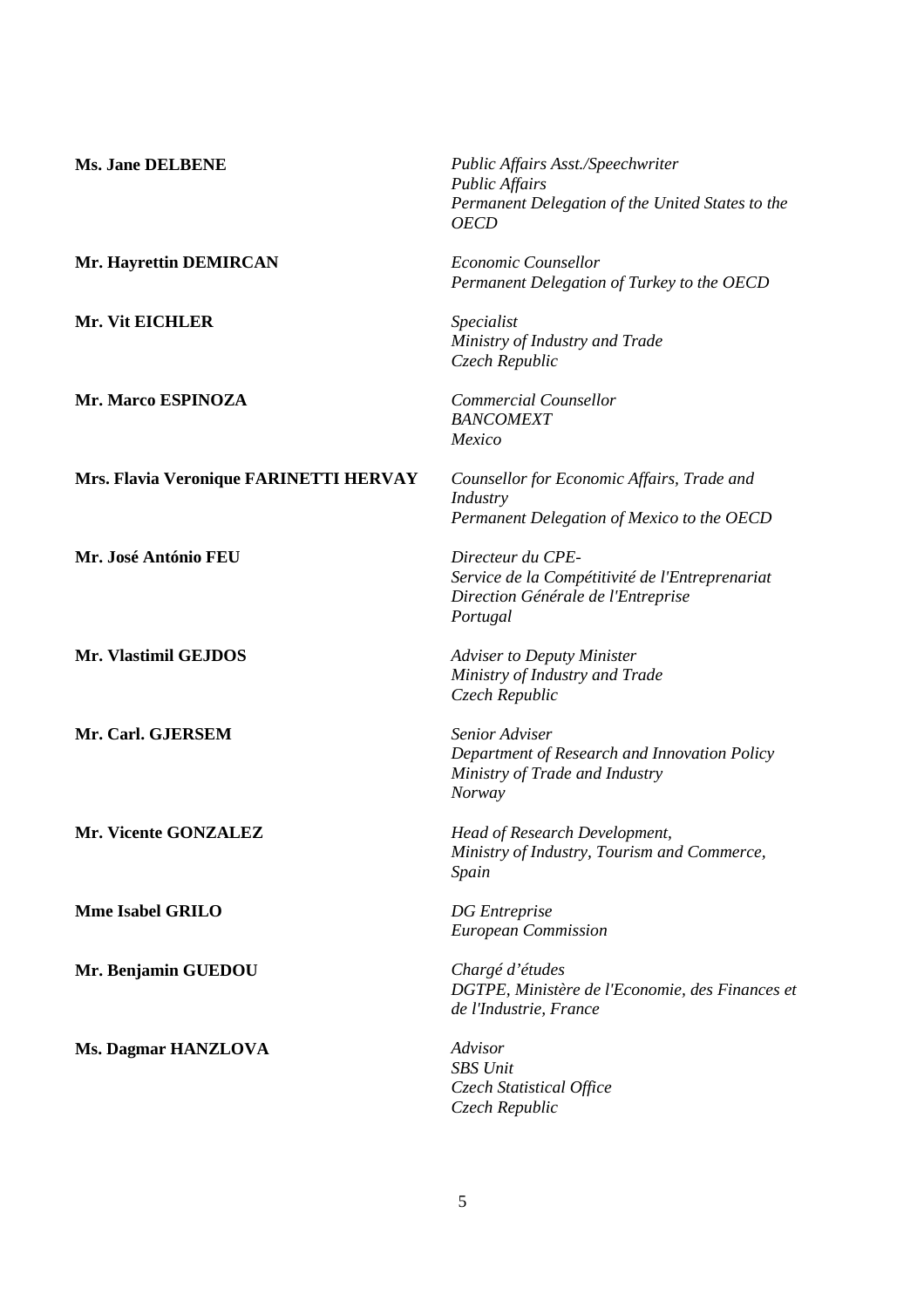| Mr. Eric HAUET               | Chargé de mission études et statistiques<br>Direction de la Technologie / DTC4<br>Ministère de l'Education nationale, de<br>l'Enseignement supérieur et de la Recherche<br>France |
|------------------------------|-----------------------------------------------------------------------------------------------------------------------------------------------------------------------------------|
| <b>Mme Michelle HAYS</b>     | Chargé de mission relations bilatérales<br>européenees<br>Ministère de l'économie, des finances et de<br>l'industrie, France                                                      |
| Mr. Carl HOLMBERG            | <b>Deputy Director</b><br>Ministry of Industry, Employment and<br>Communications<br>Sweden                                                                                        |
| Mr. Roman HOLÝ               | <b>Third Secretary</b><br>Permanent Delegation of the Czech Republic to the<br><b>OECD</b><br>Czech Republic/République Tchèque                                                   |
| Mr. Arne Jon ISACSEN         | Professor<br>Norwegian School of Management<br><b>Norway</b>                                                                                                                      |
| <b>Mme Katarina ISAKSSON</b> | Attaché<br>Permanent Delegation of Sweden to the OECD                                                                                                                             |
| Dr. Ágnes JÁNSZKY            | Counsellor<br>Permanent Delegation of Hungary to the OECD                                                                                                                         |
| M. Philippe JEANNERET        | Chef du secteur politique PME<br>Secrétariat d'Etat à l'économie<br>Switzerland                                                                                                   |
| <b>Mr. Panagiotis KATIS</b>  | Counsellor<br>Permanent Delegation of Greece to the OECD                                                                                                                          |
| Mr. Stefan KRECISZ           | Counsellor<br>Permanent Delegation of Poland to the OECD                                                                                                                          |
| Mr. Atsuo KURODA             | Director<br>International Economic Affairs Division, Trade<br><b>Policy Bureau</b><br>Ministry of Economy, Trade and Industry (METI)<br>Japan                                     |
| Mr. Finn LAURITZEN           | <b>General Director</b><br><b>Danish Competition Authority</b><br>Denmark                                                                                                         |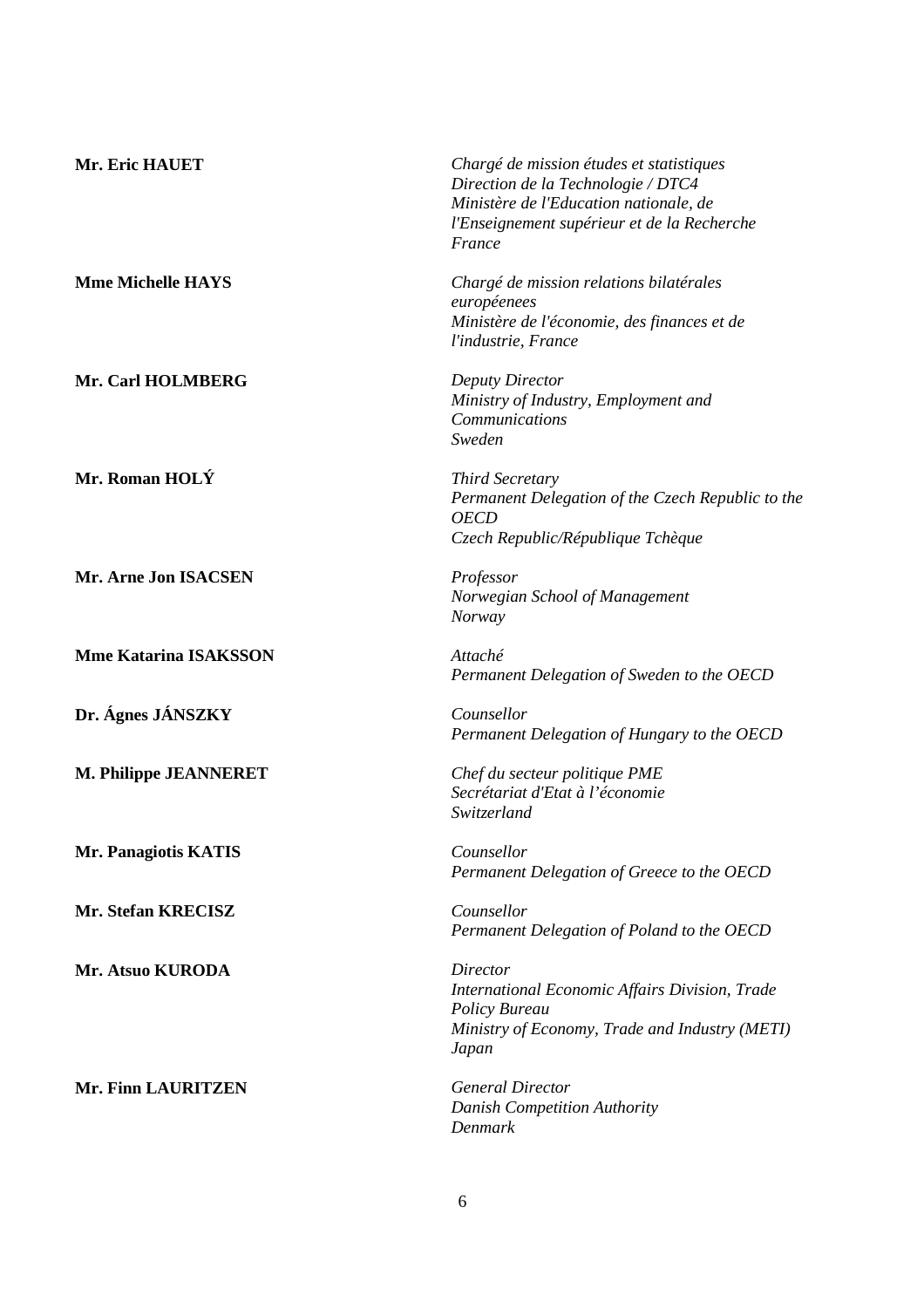| Dr. Petri LEHTO                | Counsellor, Ph.D.<br>Ministry of Trade and Industry<br>Finland                                                                                                               |
|--------------------------------|------------------------------------------------------------------------------------------------------------------------------------------------------------------------------|
| <b>Ms. Miriam LOPEZ BAHUT</b>  | Subd. Gral. Estadísticas de los Servicios<br>Instituto Nacional de Estadistica<br>Spain                                                                                      |
| <b>Mme Claudie LOUVOT</b>      | <b>INSEE, France</b>                                                                                                                                                         |
| <b>Mr. Martin LUPPES</b>       | <b>Head of Unit Integration</b><br>Division of Business Statistics<br><b>Statistics Netherlands</b>                                                                          |
| <b>Mr. Franco MALERBA</b>      | Science and Technology Advisor<br>Permanent Delegation of Italy to the OECD                                                                                                  |
| Mr. Jerrold MALLORY            | Science & Industry Advisor<br>Permanent Delegation of the United States to the<br><b>OECD</b>                                                                                |
| Mr. Bernhard MICHEL            | Expert<br><b>Federal Planning Bureau</b><br><b>Belgium</b>                                                                                                                   |
| Mr. Jozef MIHOK                | Director General<br>Strategy Division, Ministry of Economy of the<br>Slovak Republic                                                                                         |
| Mrs. Josefina MONTEAGUDO       | DG Enterprise and Industry<br><b>European Commission</b>                                                                                                                     |
| Mr. Takayuki NIIKURA           | <b>Assistant Director</b><br>International Economic Affairs Division,<br><b>International Trade Policy Bureau</b><br>Ministry of Economy, Trade and Industry (METI)<br>Japan |
| <b>Ms. Rosemary PASSMORE</b>   | Adviser (Industry, Tourism and Resources)<br>Permanent Delegation of Australia to the OECD                                                                                   |
| <b>M. Raymond DE PASTOR</b>    | Chef de Bureau E1<br>Direction du Trésor<br>Ministère del'Economie, des Finances et de<br>l'Industrie/TRESOR<br>France                                                       |
| <b>Ms. Martina PETROVICOVA</b> | <b>Third Secretary</b><br>Permanent Delegation of Slovak Republic to the<br><b>OECD</b>                                                                                      |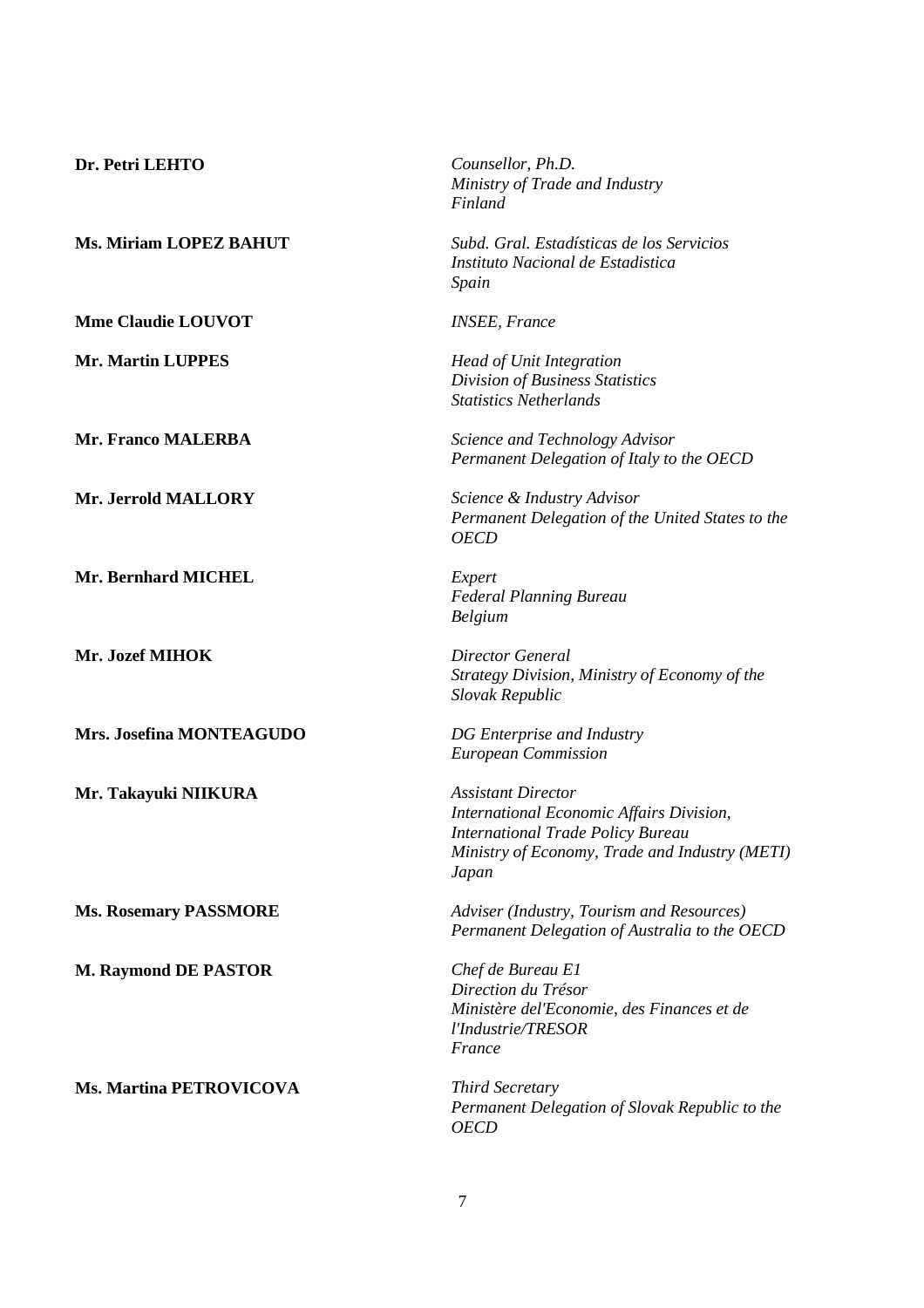| Mr. Michel DI PIETRO             | Adjoint de la Division économie, état et société<br>Département fédéral de l'intérieur<br>Office fédéral de la statistique<br><b>Suisse</b>          |
|----------------------------------|------------------------------------------------------------------------------------------------------------------------------------------------------|
| <b>Mme Annie PRÉTEUX</b>         | Chargée d'Affaires, Services des Politiques<br>d'Innovation et de Competitivité,, Ministère de<br>l'Economie, des Finances et de l'Industrie, France |
| <b>Ms. Jennifer Marie POWELL</b> | <b>Executive Director</b><br><b>International Services Trade Information Agency</b><br>(ISTIA), Geneva                                               |
| <b>Mrs. Stine RASMUSSEN</b>      | Counsellor for Energy, Environment and Industry<br>Permanent Delegation of Denmark to the OECD                                                       |
| Mr. François RENARD              | Consultant                                                                                                                                           |
| Mrs. Elisa RIIHIMÄKI             | Senior Statistician<br><b>Business Structures</b><br><b>Statistics Finland</b>                                                                       |
| Mr. Theo ROELANDT                | Director<br>DG Innovation, Ministry of Economic Affairs<br><b>Netherlands</b>                                                                        |
| <b>Mme Ewa RZESZUTEK</b>         | <b>Head of Division</b><br>Macroeconomic and Structural Analysis<br>Department<br>National Bank of Poland                                            |
| <b>M. Guy SCHULLER</b>           | <b>Head of External Economic Statistics Division</b><br>Service Central de la Statistique et des Etudes<br>Economiques<br>Luxembourg                 |
| <b>M. Patrick SILLARD</b>        | Département des études économiques d'ensemble<br><b>INSEE</b> , France                                                                               |
| Mr. Nuno SOUSA                   | <b>DG ECFIN</b><br><b>European Commission</b>                                                                                                        |
| <b>Mme Céline THEVENOT</b>       | Direction des statistiques d'entreprises<br><b>INSEE</b> , France                                                                                    |
| Dr. Dominique TOURIGNY           | Senior Economist<br><b>Policy and Sector Services Branch</b><br>Industry Canada / Life Sciences<br>Canada                                            |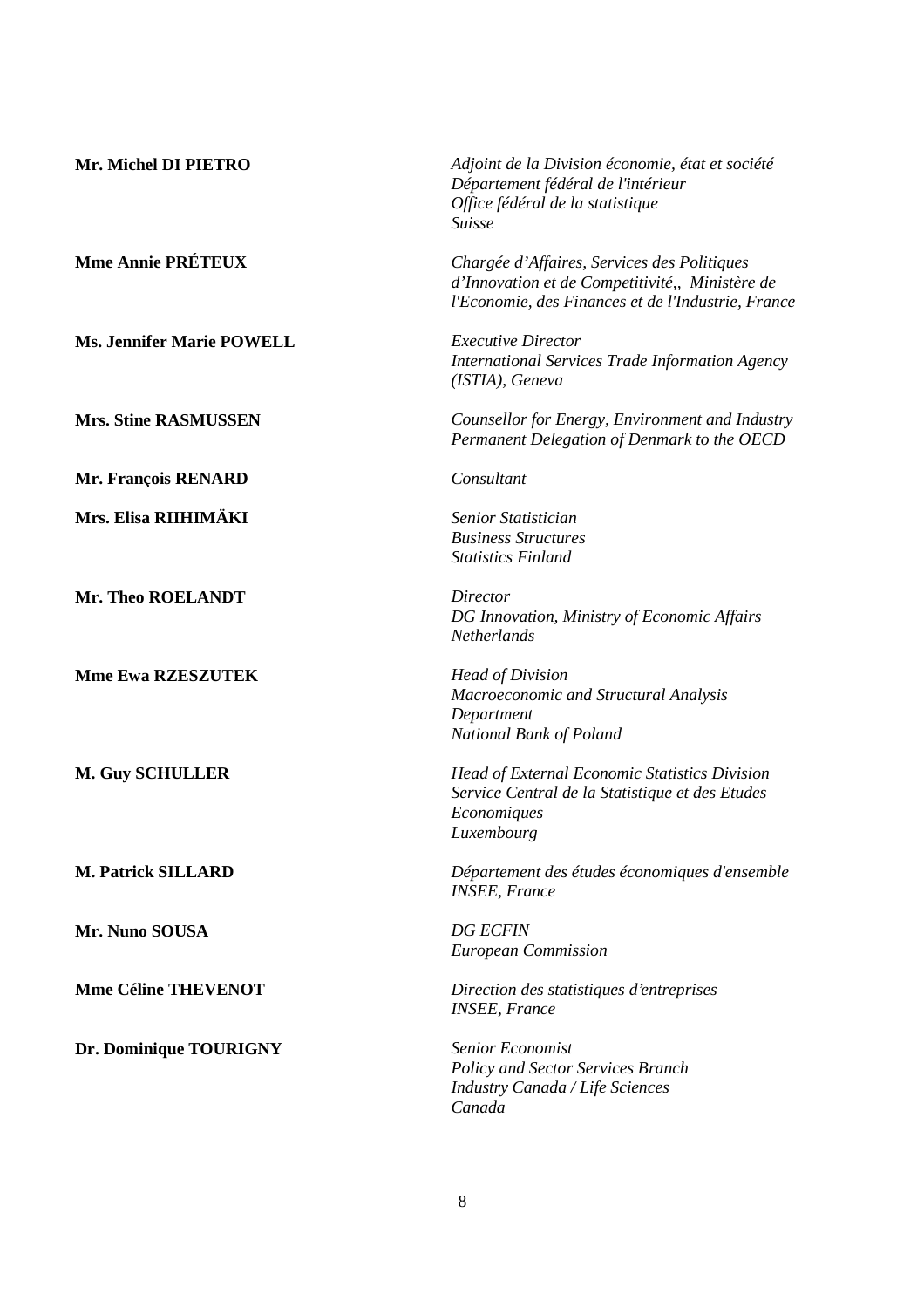| <b>Mr. Jose Gerardo TRASLOSHEROS</b><br><b>HERNANDEZ</b> | Minister<br>Ministry of Economy<br>Permanent Delegation of Mexico to the OECD                 |
|----------------------------------------------------------|-----------------------------------------------------------------------------------------------|
| <b>Ms. Beata WASNIEWSKA-SYTA</b>                         | Expert<br>Department of Foreign Economic Policy<br>Ministry of Foreign Affairs<br>Poland      |
| <b>Mr. James WATSON</b>                                  | Economic Adviser<br>Department of Trade and Industry (DTI)<br><b>United Kingdom</b>           |
| <b>Mr. Paul de WINDEN</b>                                | <b>Statistics Netherlands</b>                                                                 |
| Mr. Naohiko YOKOSHIMA                                    | <b>First Secretary</b><br>Permanent Delegation of Japan to the OECD                           |
|                                                          | <b>OECD</b>                                                                                   |
| <b>Ms. Monica ARAYA</b>                                  | <b>Environment Directorate</b>                                                                |
| <b>Ms. Anne-Marie BROOK</b>                              | <b>Economics Directorate</b>                                                                  |
| <b>Ms. Brynn DEPREY</b>                                  | Centre for Entrepreneurship, SMEs and Local<br>Development                                    |
| <b>Mr. Sean DOUGHERTY</b>                                | Economist<br><b>Economics Directorate</b>                                                     |
| Mr. John DRYDEN                                          | <b>Deputy Director</b><br>Directorate for Science, Technology and Industry                    |
| Mr. Patrick DUBARLE                                      | Public Governance and Territorial Development                                                 |
| <b>Mr. Deniz ERÖCAL</b>                                  | Directorate for Science, Technology and Industry                                              |
| Mr. Brendan GILLESPIE                                    | Head of Environment and Globalisation Division,<br><b>Environment Directorate</b>             |
| Mr. Ivan HASCIC                                          | <b>Environment Directorate</b>                                                                |
| M. Thomas HATZICHRONOGLOU                                | Directorate for Science, Technology and Industry                                              |
| <b>Mr. Wolfgang HUBNER</b>                               | <b>Head of Structural Policy Division</b><br>Directorate for Science, Technology and Industry |
| <b>Ms. Asa JOHANSSON</b>                                 | <b>Economics Directorate</b>                                                                  |